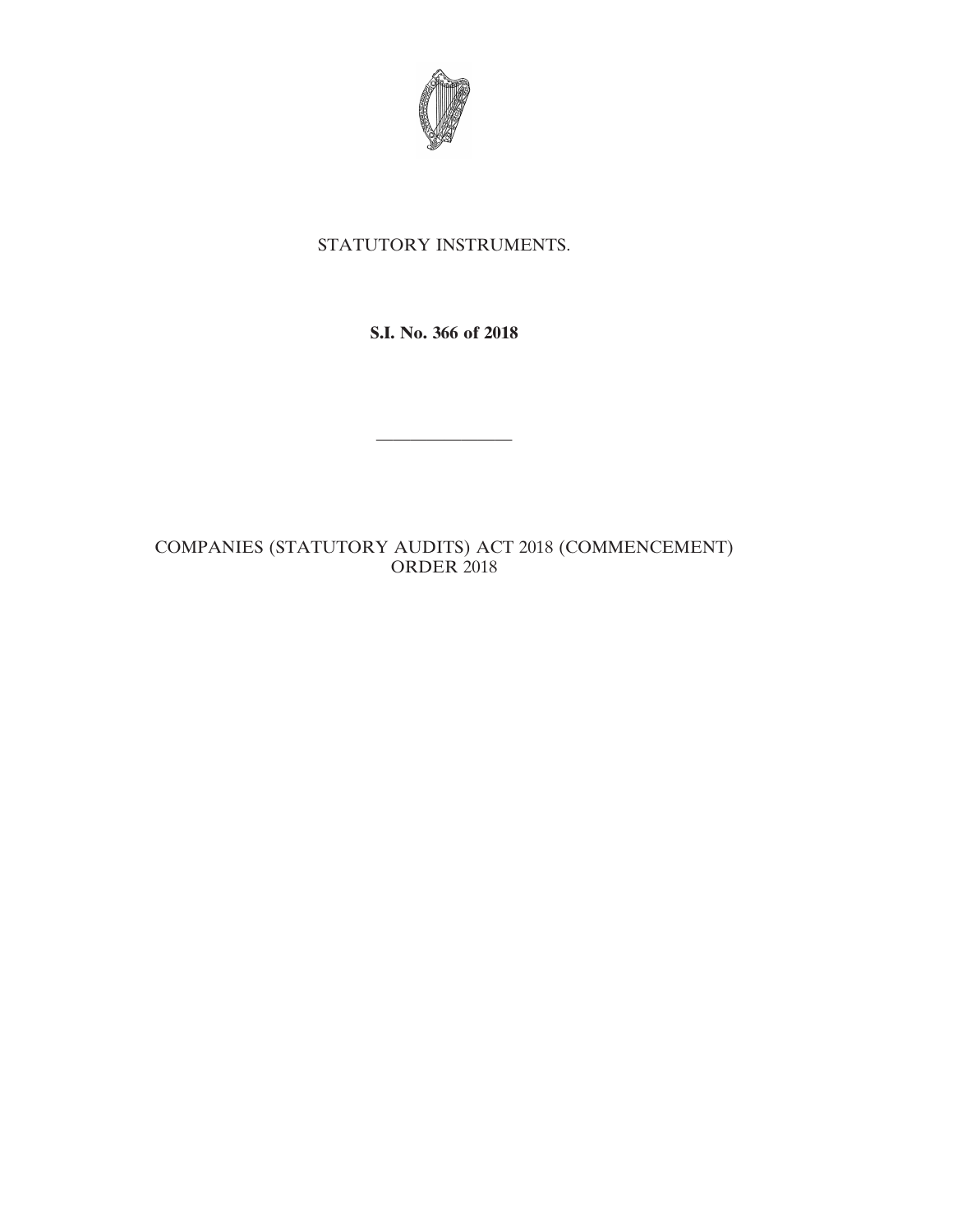## COMPANIES (STATUTORY AUDITS) ACT 2018 (COMMENCEMENT) ORDER 2018

I, HEATHER HUMPHREYS, Minister for Business, Enterprise and Innovation, in exercise of the powers conferred on me by section 1(8) of the Companies (Statutory Audits) Act 2018 (No. 22 of 2018), hereby order as follows:

1. This Order may be cited as the Companies (Statutory Audits) Act 2018 (Commencement) Order 2018.

2. The 21st day of September 2018 is appointed as the day on which the Companies (Statutory Audits) Act 2018 (No. 22 of 2018), other than:

- (*a*) paragraphs  $(a)$ ,  $(h)$ ,  $(i)$  and  $(j)$  of section 3(1);
- (*b*) section 9,

shall come into operation.



HEATHER HUMPHREYS, Minister for Business, Enterprise and Innovation.

*Notice of the making of this Statutory Instrument was published in "Iris Oifigiúil" of* 21*st September*, 2018.